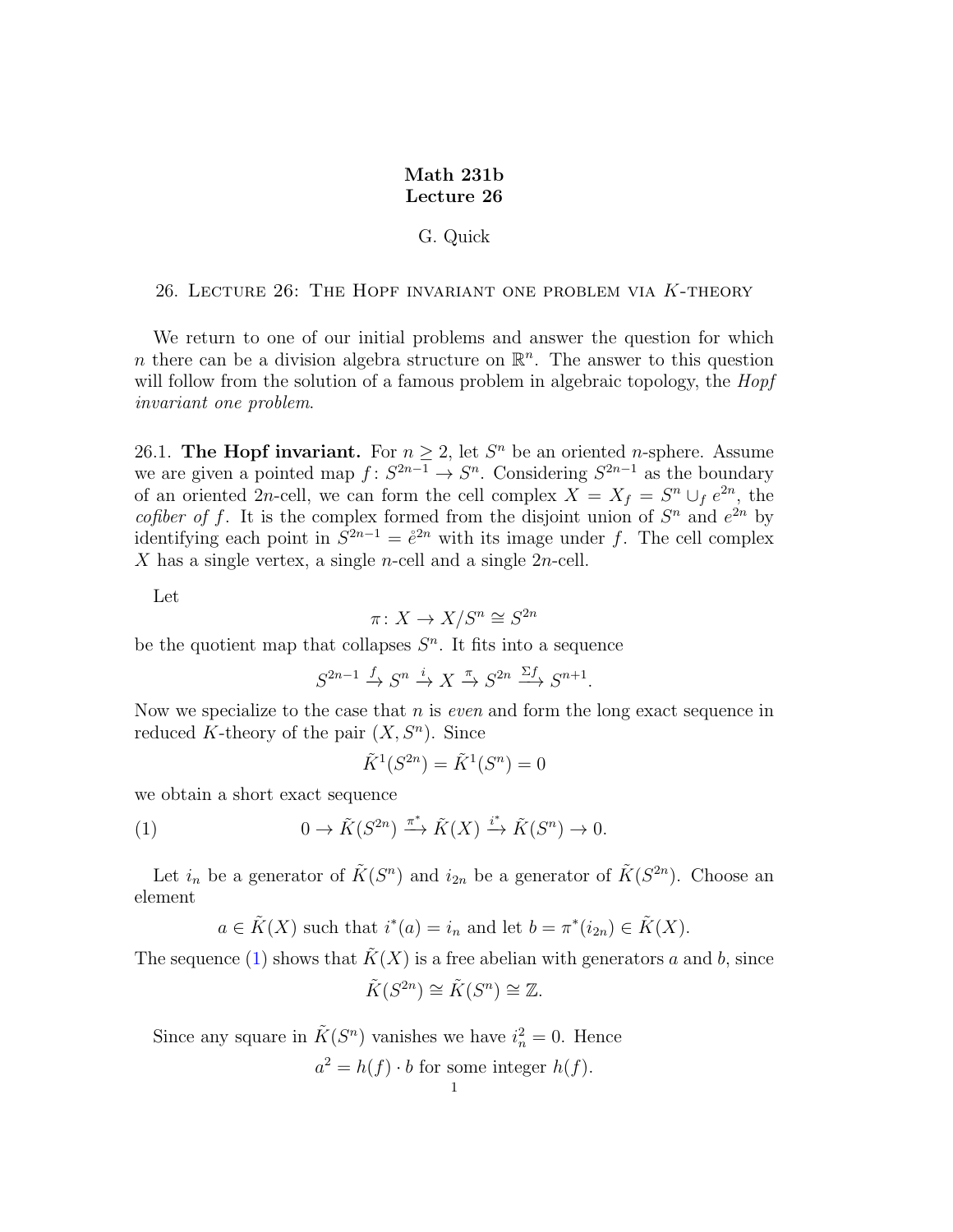## **Lemma 26.1.** The integer  $h(f)$  is well-defined.

*Proof.* We need to show that  $h := h(f)$  does not depend on the choice of a. Because of the exactness of  $(1)$ ,  $\alpha$  is unique up to adding a multiple of  $b$ . Moreover,

$$
(a+mb)^2 = a^2 + 2m \cdot a \cdot b, \text{ since } b^2 = \pi^*(i_{2n}^2) = 0.
$$

Hence it suffices to show  $a \cdot b = 0$ . Since b maps to 0 in  $\tilde{K}(S^n)$ , so does  $a \cdot b$ . Hence

 $a \cdot b = k \cdot b$  for some integer k.

Multiplying the equation  $k \cdot b = b \cdot a$  on the right by a gives

$$
k \cdot b \cdot a = b \cdot a^2 = b \cdot h \cdot b = h \cdot b^2 = 0
$$
 since  $b^2 = 0$ .

Thus  $k \cdot b \cdot a = 0$ , which implies  $a \cdot b = 0$  since  $a \cdot b$  lies in the image of  $\tilde{K}(S^{2n})$  in  $K(X)$  which is an infinite cyclic subgroup of  $\tilde{K}(X)$ .

**Definition 26.2.** The *Hopf invariant* of f is the integer  $h(f)$ .

**Example 26.3.** If *n* is 2, 4, or 8, there exists a map  $f: S^{2n-1} \to S^n$  with Hopf invariant one. For  $n = 2$ , f may be taken as the natural projection

$$
f \colon S^3 \to S^2 = \mathbb{C}\mathbf{P}^1
$$

,

viewing  $S^3$  as the unit sphere in the complex plane  $\mathbb{C}^2$ . Such an f is the attaching map in the complex projective plane

$$
\mathbb{C}\mathbf{P}^2 = S^2 \cup_f e^4.
$$

Then we have  $h(f) = 1$ , since  $\tilde{K}(\mathbb{C}\mathrm{P}^2) \cong \mathbb{Z} \cdot a \oplus \mathbb{Z} \cdot a^2$ , and hence the generator b is exactly  $a^2$ .

The cases  $n = 4$  and  $n = 8$  correspond to the quaternionic plane and the Cayley plane, respectively. We will get back to these examples later.

Remark 26.4. The Hopf invariant is usually defined using integral cohomology groups. But we will show later that both definitions yield the same number. Using the cohomological definition it is clear that, if n is odd, then  $h(f) = 0$  for all  $f$ . So  $n$  even is the only interesting case and our initial reduction to that case is not really a restriction.

**Remark 26.5.** The homotopy type of  $X$  depends only on the homotopy class of the map f. Thus  $h(f)$  only depends on the homotopy class of f. We may therefore speak of the Hopf invariant of a homotopy class and consider  $h$  as a function

$$
h\colon \pi_{2n-1}(S^n)\to \mathbb{Z}.
$$

The Hopf invariant has the following properties.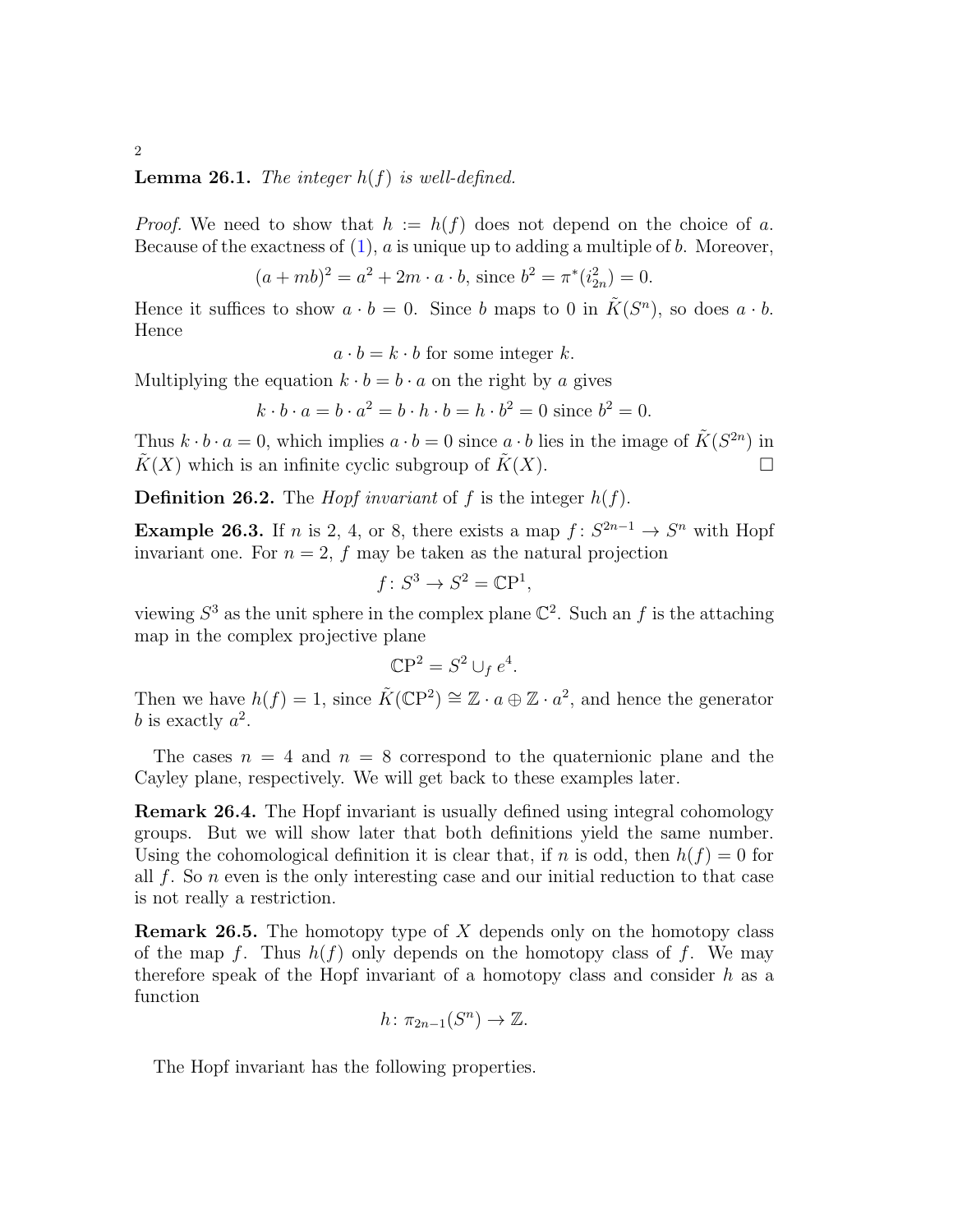**Proposition 26.6.** Let  $n \geq 2$  be an even integer. The Hopf invariant has the following properties:

- (1) If  $g: S^{2n-1} \to S^{2n-1}$  has degree d, then  $h(f \circ g) = d \cdot h(f)$ .
- (2) If  $e: S^n \to S^n$  has degree d, then  $h(e \circ f) = d^2 \cdot h(f)$ .
- (3) There exists a map  $f: S^{2n-1} \to S^n$  with Hopf invariant two.
- (4) The Hopf invariant defines a homomorphism of groups  $\pi_{2n-1}(S^n) \to \mathbb{Z}$ .

We will postpone the proof of the proposition. We just mention an immediate consequence for the structure of the homotopy groups of spheres.

Corollary 26.7. If n is even, then  $\pi_{2n-1}(S^n)$  contains an infinite cyclic subgroup as a direct summand.

Proof. In fact, the cyclic subgroup generated by the homotopy class of a map of Hopf invariant two must be mapped isomorphically onto the even integers by the homomorphism  $h$ .

The much more important and harder result is the following famous theorem of J. F. Adams. Adams' initial proof was based on cohomological methods. Using Adams operations in complex K-theory yields a much simpler proof due to Adams and Atiyah.

**Theorem 26.8.** For an even integer  $n \geq 2$ , there exists a map  $f: S^{2n-1} \to S^n$ with  $h(f) = \pm 1$  only if  $n = 2, 4,$  or 8.

*Proof.* We write  $n = 2m$ . Since we computed the effect of the kth Adams operation  $\psi^k$  on  $\tilde{K}(S^{2m})$  we know

$$
\psi^k(i_{2n}) = k^{2m} i_{2n}
$$
 and  $\psi^k(i_n) = k^m i_n$ .

Hence

$$
\psi^k(b) = k^{2m}b \text{ and } \psi^k(a) = k^m a + \mu_k
$$

for some integer  $\mu_k$ . For  $k = 2$  this is

$$
2^m a + \mu_2 b = \psi^2(a) \equiv a^2 = h(f) \cdot b \mod 2.
$$

Thus  $h(f) = \pm 1$  implies that  $\mu_2$  is odd.

Now, for any odd  $k$ ,

$$
\psi^k \psi^2(a) = \psi^k (2^m a + \mu_2 b) \n= k^m 2^m a + (2^m \mu_k + k^{2m} \mu_2) b
$$

while

$$
\psi^2 \psi^k(a) = \psi^2 (k^m a + \mu_k b) \n= 2^m k^m a + (k^m \mu_2 + 2^{2m} \mu_k) b.
$$